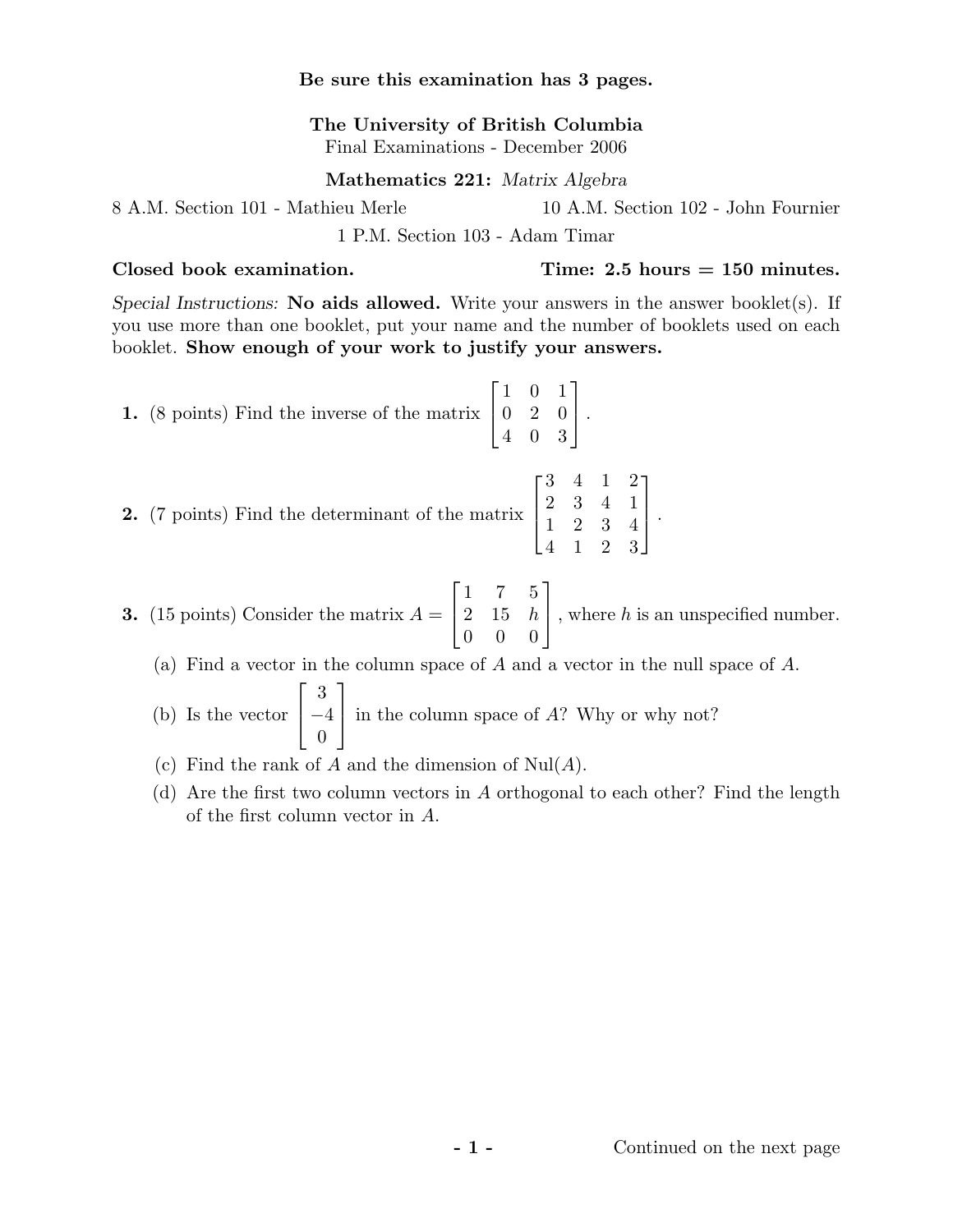### Mathematics 221 December 2006

4. (15 points) Consider the system of equations

$$
\begin{array}{ccccccccc}\nx & + & z & = & p \\
y & + & 2w & = & 0 \\
x & + & 2z & + & 3w & = & 0 \\
2y & + & 3z & + & qw & = & -6\n\end{array}
$$

where the constants  $p$  and  $q$  are not specified. For which values of  $p$  and  $q$ , if any, does this system have:

- (i) No solution?
- (ii) Exactly one solution?
- (iii) Exactly two solutions?
- (iv) More than two solutions?

Remember to provide some calculations and/or other reasons to support your answers.

**5.** (15 points) Consider two linear transformations, one that rotates each vector in  $\mathbb{R}^2$ by  $+45^{\circ}$ , and one that projects each vector in  $\mathbb{R}^2$  into the  $x_1$ -axis. The standard matrices S for that rotation and P for that projection are

$$
S = \begin{bmatrix} 1/\sqrt{2}, & -1/\sqrt{2} \\ 1/\sqrt{2}, & 1/\sqrt{2} \end{bmatrix} \text{ and } P = \begin{bmatrix} 1 & 0 \\ 0 & 0 \end{bmatrix}.
$$

- (a) Find the standard matrix, V say, for the linear transformation on  $\mathbb{R}^2$  that firsts rotates each vector by  $+45^{\circ}$ , and then projects the result of that step into the  $x_1$ axis
- (b) Find the standard matrix, T say, for the transformation on  $\mathbb{R}^2$  that does the two steps above, and then rotates the resulting vector by  $-45^\circ$ .
- (c) Is the transformation mapping each  $\vec{x}$  in  $\mathbb{R}^2$  to  $T\vec{x}$  one-to-one? Does that transformation map  $\mathbb{R}^2$  onto  $\mathbb{R}^2$ ? Explain your answers briefly.
- 6. (15 points) Let  $f_k$  and  $g_k$  denote the populations of foxes and geese in a park in year k. Suppose that in the following year those populations  $f_{k+1}$  and  $g_{k+1}$  are given by

$$
\begin{bmatrix} f_{k+1} \\ g_{k+1} \end{bmatrix} = C \begin{bmatrix} f_k \\ g_k \end{bmatrix}, \text{ where } C = \begin{bmatrix} 0.2 & 0.2 \\ -p & 1.3 \end{bmatrix}.
$$

Here  $p$  a number determined by the rate at which the foxes catch the geese.

- Here p a number determined by the rate at which the foxes catch the<br>
(a) In this part and the next one, let  $p = 0.9$ . Confirm that  $\begin{bmatrix} 2 \\ 0 \end{bmatrix}$  $\begin{bmatrix} 2 \\ 9 \end{bmatrix}$  and  $\begin{bmatrix} 1 \\ 1 \end{bmatrix}$ 1 are eigenvectors of the matrix  $C$ , and find the corresponding eigenvalues.
- (b) Suppose that the initial populations are  $f_0 = 4$  and  $g_0 = 11$ . Suppose again that  $p = 0.9$ . What happens in this model to the populations as  $k \to \infty$ ?
- (c) Now let  $p = 1.2$ , and again let  $f_0 = 4$  and  $g_0 = 11$ . In this model, what happens to the populations as  $k \to \infty$ ?

 $\overline{a}$